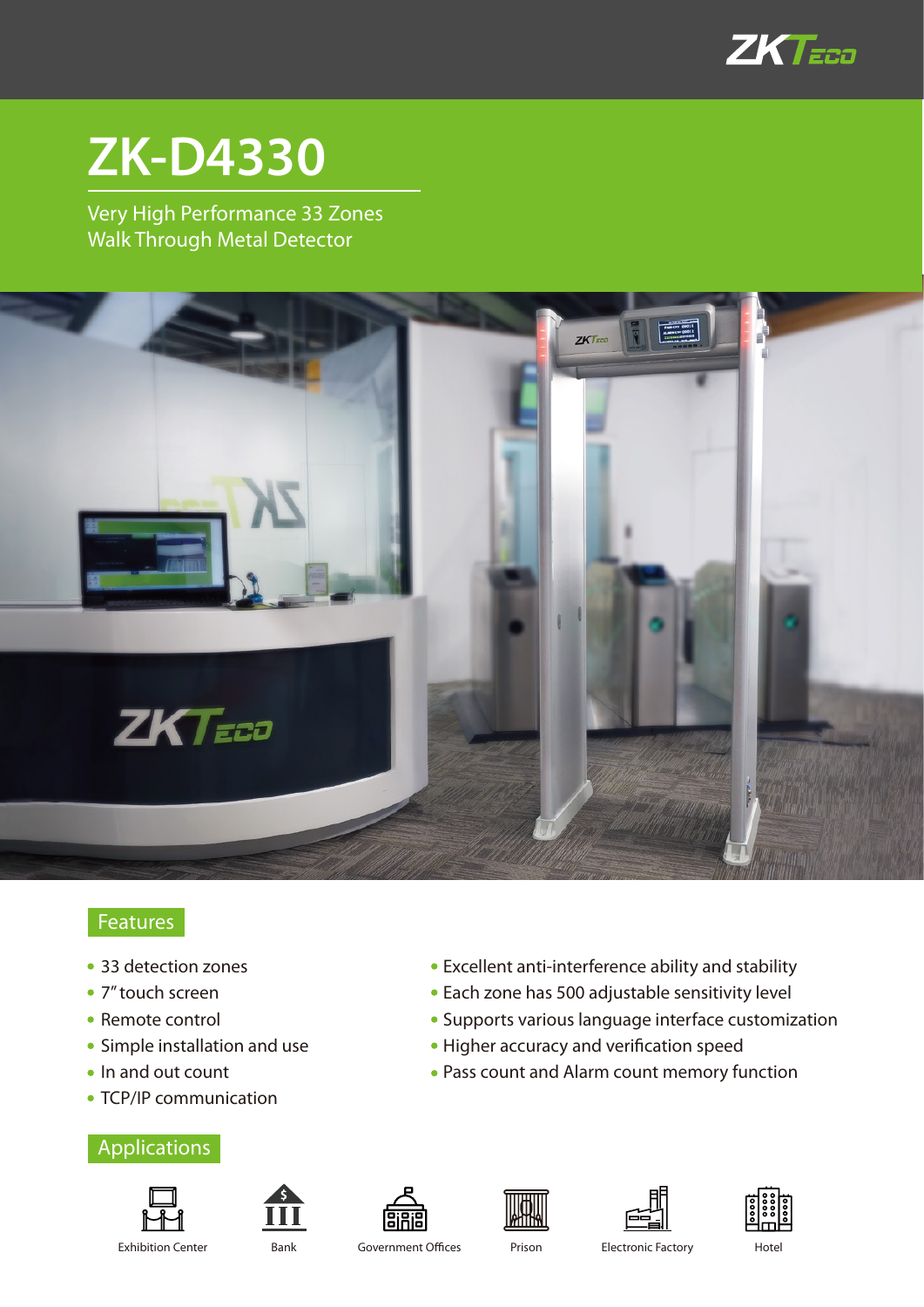

### Advanced Structure

- ZK-D4330 adapts beam structure, modular design, and hidden wiring design. This design not only is more convenient for installation, maintenance and logistics, but also enables higher security level.
- Advanced robust and washable panels.
- High durability, Anti-wearing and weather-proof structure.
- A stainless steel metal bracket with adjustable viewing angles provides better viewing angle and avoids light reflection. In addition, the brightness of the back-light can be adjusted by the program to make the interface clearer.



- It adapts 15V low voltage power to protect the human body. The switch is equipped with an indicator light of power supply status.
- A signal cable connector is delivered with the device. You can connect the signal cable connector to implement linkage between the turnstile and the walk through metal detector.





Power supply and linkage interface

Optional Items

- IP65 function, keep deivce away from rain and dust.
- Universal wheel, make device move more easily.
- Integrated into X-ray software.
- Integrated into ZKBiosecurity3.0.
- Backup battery for 4 or 8 hours continuous using.



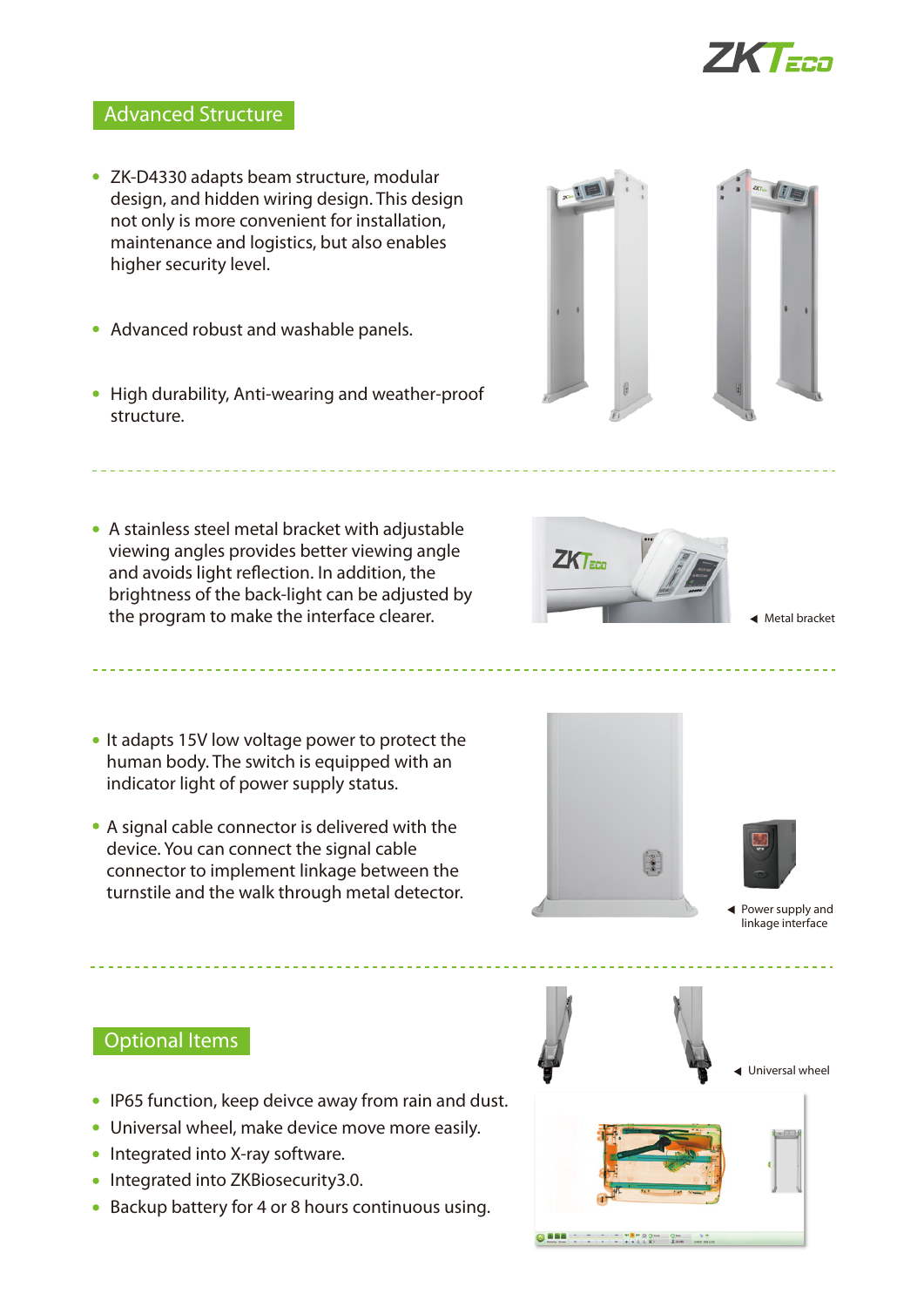

#### Detection Area

- Supports multiple detection zone modes, including the modes of a single detection zone, 6 detection zones, 11 detection zones, and 33 detection zones.
- 0-500 adjustable sensitivity levels of Zone and overall.
- From the shoe level to the crossbar, it accurately detects multiple metal objects simultaneously.
- Both sides of the LED indicator can be clearly seated in the actual metal position. And depending on the size and shape of the metal, different alarm intensities are displayed on the control panel.
- Accurate detection of weapons and contraband, while filtering watches, coins, belts, buttons and other harmless items.
- Harmless to human body, heart pacemaker, pregnant women, magnetic floppy disk, recording tapes etc.



▲ Detection area